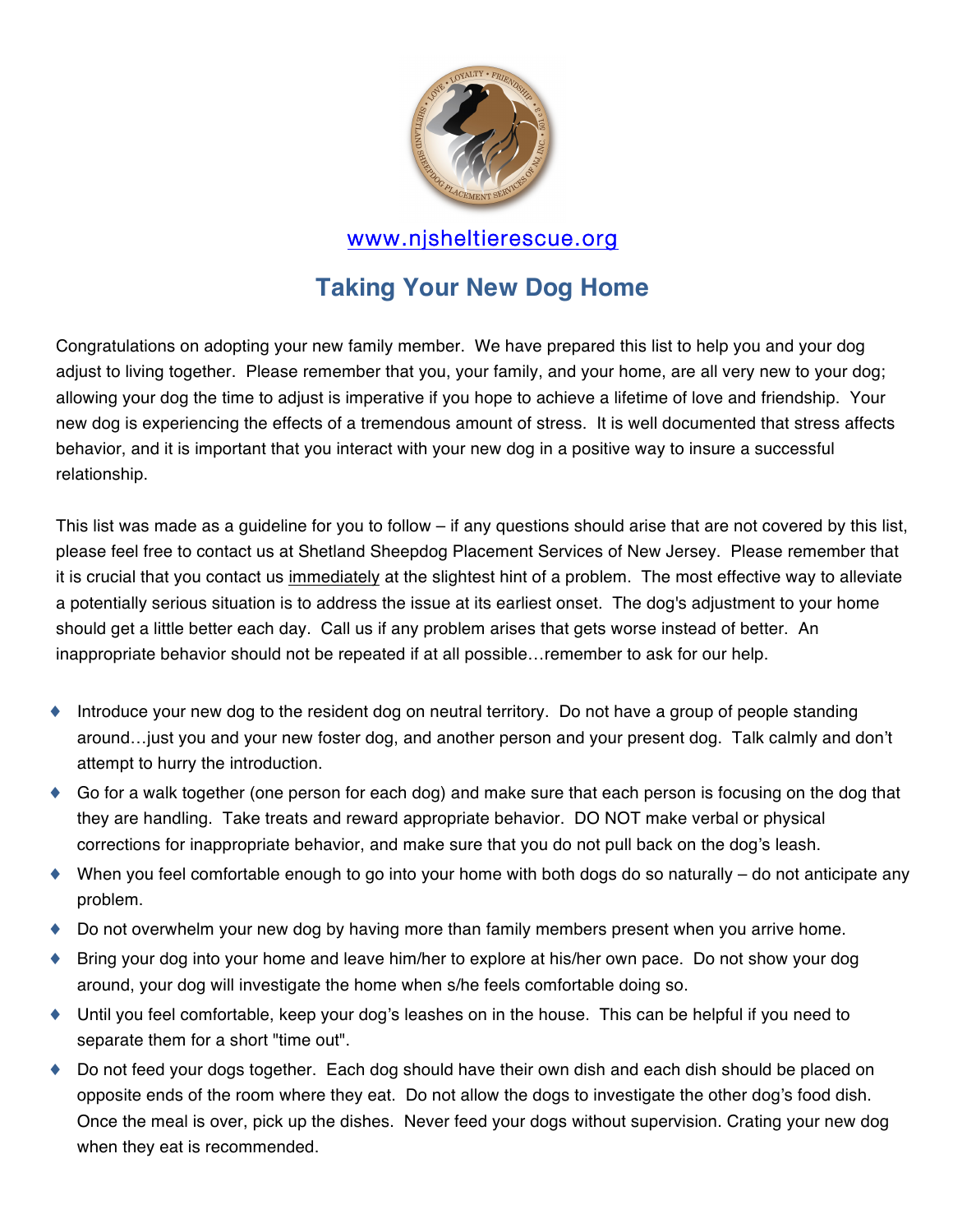

- ♦ Do not leave your dogs alone together until you are completely comfortable with their acceptance of each other. Use a crate and be safe.
- ♦ Do not allow either dog to mount the other in the beginning. Mounting is not sexual it can be caused by nervousness, dominance, or can simply be play behavior. Divert the behavior by calling the dogs to you, ask them to sit in an upbeat tone of voice, and then give them a treat.
- Do not have guests come to the home to meet the new dog.
- Do not grab at, push, or pull your dog.
- ◆ Do not grab your dog's collar.
- Keep your home calm and quiet.
- ♦ If you have children, do not allow them to bring their friends to the house until the dog is completely comfortable with your family.
- ♦ Never leave a child alone with your dog.
- ♦ When taking your dog for a walk, do not grab at the dog's collar. Talk to your dog, and calmly place the dog's lead on. We recommend that you ask the dog to sit in an upbeat tone of voice before attaching the leash.
- ♦ Set a routine for feeding and for outside time with your dog and stick to it.
- Do not shake your finger, hand or any object at your dog.
- Do not corner your dog  $-$  always give him/her an escape route.
- ♦ Do not yell at anyone in the house, including and especially the dog.
- $\bullet$  If your dog is going to sleep with you, talk to him/her when you are getting into bed.
- If you get up during the night, talk to the dog announce yourself. Your dog can and will startle easily during these first few days. It is a good idea to leave a light on in the house so if you get up during the night, your dog can more quickly identify you.
- ◆ Do not rough-house play with your dog.
- ♦ Keep a running dialog going with your dog whenever possible. The more your dog hears your voice, the more your dog will look forward to hearing it. Always talk to your dog in a pleasant tone of voice.
- ♦ If your dog gets overly excited during play, stop playing. Allow your dog to calm down and re-group.
- Shelties can make lots of noise during play, growling and barking being only part of the noise. Listen to your dog. You will know his ʻplay' noises and his ʻalert' noises. Learn to know the difference.
- ♦ Never challenge your dog. If your dog growls at you remain calm; look away and turn your back on your dog……then call us IMMEDIATELY!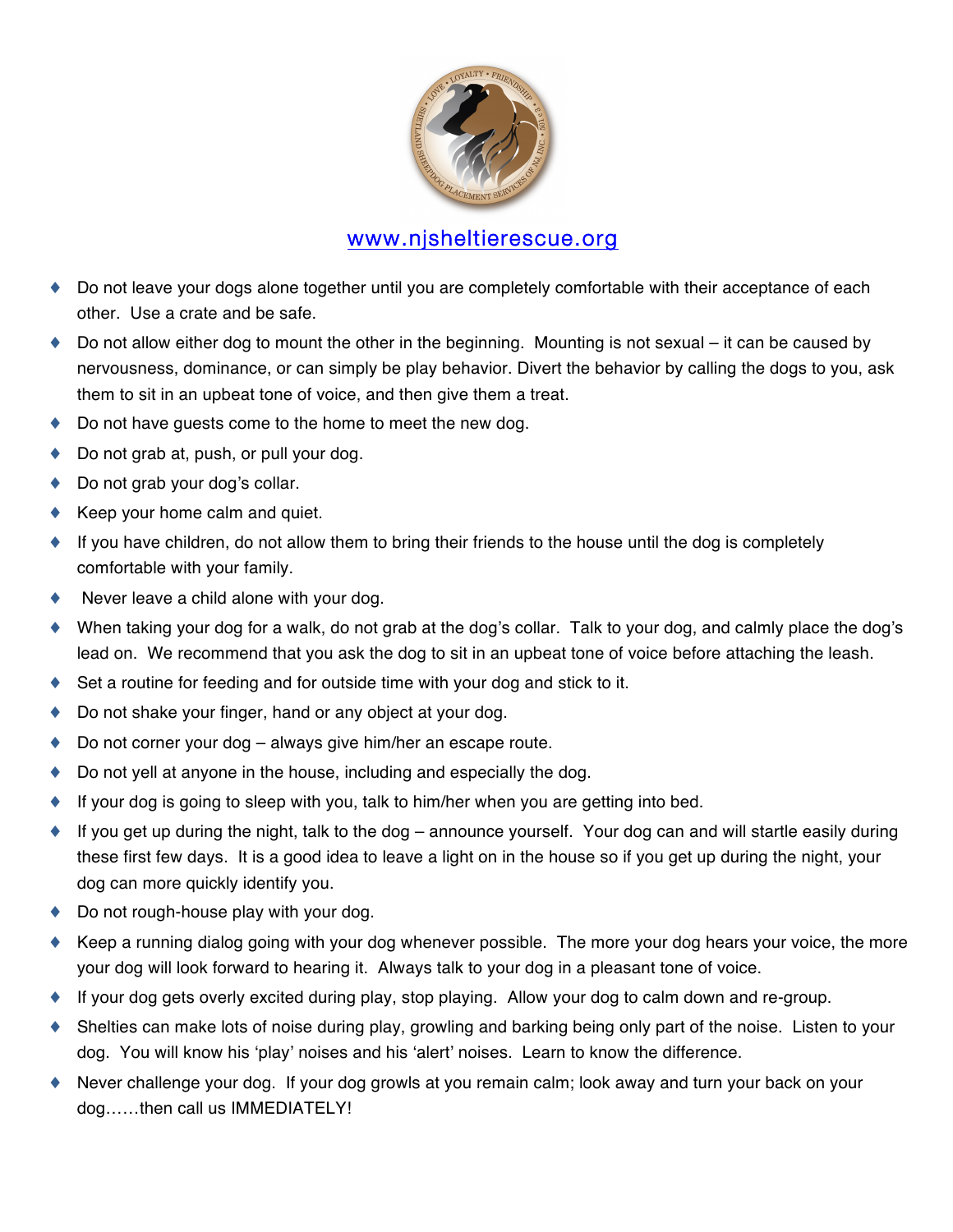

- ♦ Leave your dog alone when s/he is eating. Do not stand over him/her, do not attempt to put anything into his/her bowl. Do not attempt to pick up the bowl while the dog is still next to the food dish.
- ♦ Feed your dog in a low traffic area to avoid having people walking around when your dog is eating.
- ♦ Your new dog is under a great deal of stress. Stress causes dogs to drink more water and urinate more frequently. Remember to take your new dog outside many times throughout the day. Accidents are to be expected, so do NOT correct your dog if they relieve themselves in the house. CALL US IF YOUR DOG HAS MORE THAN ONE ACCIDENT.
- ♦ Do not attempt to take a toy away from your new dog. Allow the dog to bring it to you and always trade for something better.
- ♦ Young children should never be allowed to walk your dog. Another dog, squirrel, cat or car backfire can spook your dog and your child will loose control of the lead.
- ♦ Call Shetland Sheepdog Placement Services of New Jersey IMMEDIATELY if your dog should ever get lost. We have many contacts in the dog community and can help relocate your dog.
- $\bullet$  Do not take your new dog into crowded areas  $-$  i.e., malls, parks or stores.
- ◆ Do not take your new dog to a dog park.
- ♦ Always leave identification on your dog.
- Never leave your dog outside unattended.
- ♦ Never leave your home unless your dog is inside the house and safe.
- Never tether your dog and leave him unattended.
- ♦ Never leave anything on your dog's neck, including a collar, when your dog is in their crate a collar can get caught on something and choke the dog.
- $\blacklozenge$  Never put 2 dogs in the same crate.
- ♦ Your new dog will be looking to you for guidance. A calm and easy introduction into your family will make your new dog feel welcome and unafraid.
- ♦ Talk calmly and confidently to your new dog, using his/her name whenever possible.
- NEVER use any type of aversive training collars on your dog such as a choke, prong, or electric shock. Should your dog pull on the leash give us a call and we will give you some positive tips.
- ♦ Always divert undesirable behavior in a positive manner. A useful tool is to condition your dog/s to come to you when you shake a plastic food container filled with yummy bite-sized treats (no bigger than the size of a piece of kibble). As soon as you observe inappropriate behavior, shake the container (dog/s come running to you), ask the dog/s to sit, praise with your words, and give a flavorful treat. REMEMBER, you must first teach